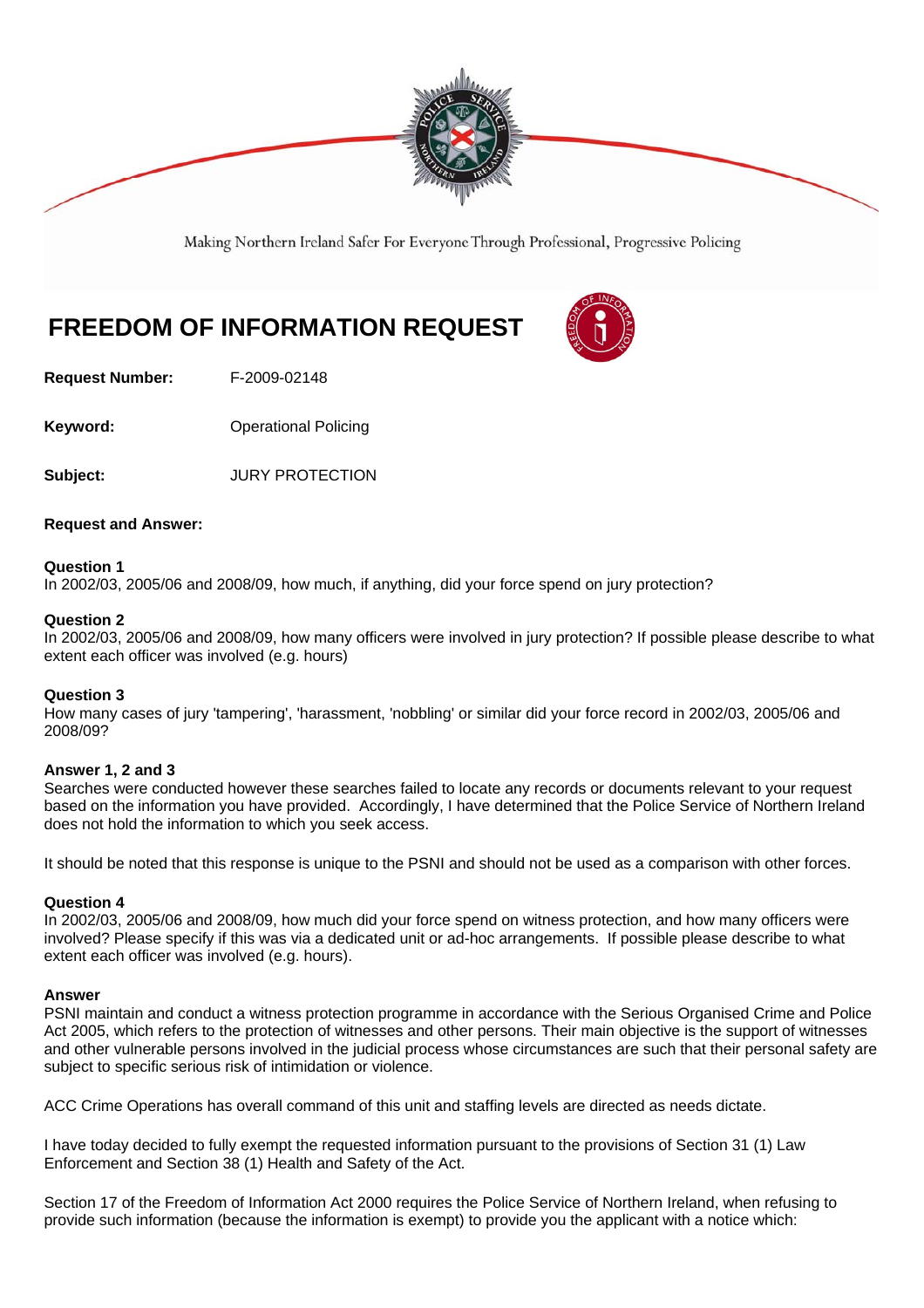(a) states that fact,

(b) specifies the exemption in question and

(c) states (if not otherwise apparent) why the exemption applies.

The exemptions, as well as the factors the Department considered when deciding where the public interest lies, are listed below:

# **Qualified Exemptions**

Section 31 (1) Law Enforcement

Information which is not exempt information by virtue of section 30 is exempt information if its disclosure under this Act would, or would be likely to prejudice

- (a) the prevention or detection of crime.
- (b) the apprehension or prosecution of offenders.
- (c) the administration of justice.

Section 38 (1) Health and Safety

# **HARM**

The PSNI have a responsibility for a small geographical area and population size, which is approximately 1.7 million, which means that the likelihood of an individual being identified is high. Because of the parochial nature of Northern Ireland this information could be interpreted alongside other information to damaging effect.

Any information which is likely to lead to the identification or location of a person or persons in witness protection schemes will obviously place those people in grave danger. The impacts of providing information which aids in the location or identity of those persons could include the diverting of additional police resources, the costs of having to potentially relocate people, and an undermining of the culture of mutual trust and security which underpins the witness protection schemes. Also, there will inevitably be a link between the persons on any scheme and an investigation. All these factors will in turn be likely to have a negative effect on the community, be it in the diversion of resources from other areas, the collapse of ongoing cases or appeals and an increase in crime as people are unwilling to come forward as witnesses fearing the police will not be able to protect them.

Crime Operations Department PSNI has an important role in countering the many threats against society. The flow of information is essential to its work and release of information regarding the witness protection scheme could compromise the confidence of individuals supplying information.

PSNI have a duty to protect any individual's physical health and mental wellbeing whether the harm is real or perceived. In the Northern Ireland context those suspected of involvement in the witness protection scheme may become targets of paramilitaries who have been known to take action ranging from intimidation, assault through to murder.

# **Public Interest Test**

The public interest test relevant is as follows: -

# **Favouring Disclosure**

#### **Accountability**

The actions of the PSNI, particularly in relation to crime require appropriate application of legislation. This information would go some way towards reassuring those factors are being adhered to. Information relating to witness protection will show that the PSNI is taking its responsibility in the area seriously, ensuring that an efficient and effective service is delivered.

#### Public Debate

Where the release of information would contribute to the quality and accuracy of public debate.

## Accountability for Public Funds

There is a cost to the public purse of placing persons in a protection scheme. Information in relation to this would contribute towards justification of the use of these monies.

#### **Considerations Favouring Non-Disclosure**

#### Efficient and effective conduct of the PSNI.

Where current or future law enforcement role of the service may be compromised by the release of information.